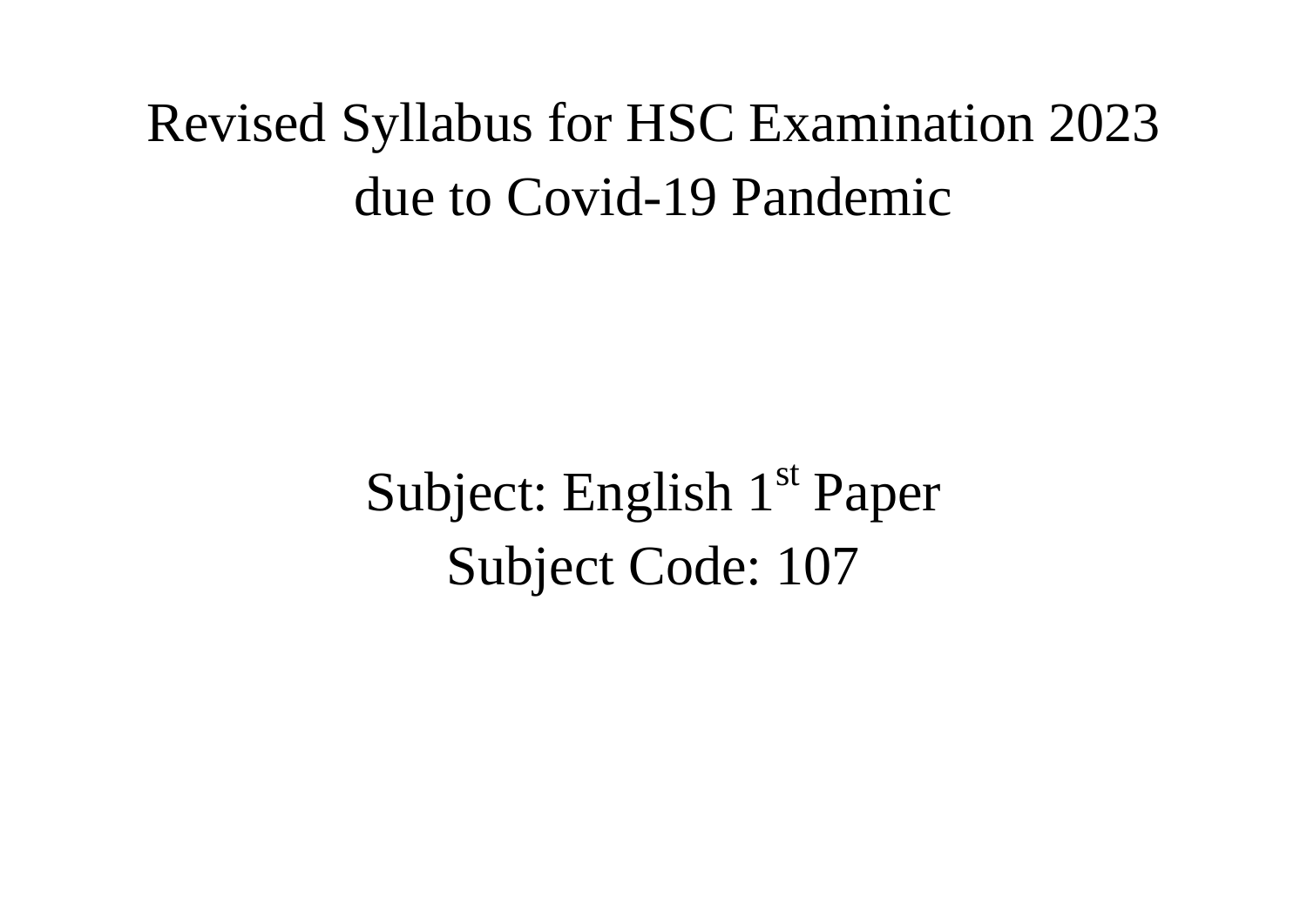| Subject: English                                                   | Paper: 1 <sup>st</sup>                                                                                                      | Subject Code: 107                                                      |                               | Full Marks: 100                       |         |
|--------------------------------------------------------------------|-----------------------------------------------------------------------------------------------------------------------------|------------------------------------------------------------------------|-------------------------------|---------------------------------------|---------|
| Unit number<br>and title                                           | Learning outcomes Mentioned in the<br>Curriculum                                                                            | Topic Lesson No and Lesson<br>Title                                    | No. of<br>classes<br>required | Serial of classes                     | Comment |
| Unit: One<br>People or<br>Institutions<br>Making<br><b>History</b> | Follow lectures and take notes<br>$\bullet$<br>Read and understand, authentic                                               | Lesson 1:<br>The Unforgettable History                                 | 3                             | $1st$ , $2nd$ & $3rd$                 |         |
|                                                                    | text<br>Narrate events and incidents in<br>$\bullet$<br>logical sequence<br>Listening for specific information<br>$\bullet$ | Lesson 2:<br>Nelson Mandela, from<br>Apartheid Fighter to<br>President | $\overline{3}$                | $4^{th}$ , $5^{th}$ & $6^{th}$        |         |
|                                                                    |                                                                                                                             | Lesson 3:<br>Two Women                                                 | 3                             | $7^{th}$ , $8^{th}$ & 9 <sup>th</sup> |         |
| Unit: Two<br>Dreams                                                | Read, understand, interpret,<br>$\bullet$<br>critically appreciate poems                                                    | Lesson 1:<br>What is a Dream?                                          | $\overline{2}$                | $10^{th}$ and $11^{th}$               |         |
|                                                                    | Participate in conversation and<br>debate                                                                                   | Lesson: 2<br><b>Dream Poems</b>                                        | $\overline{2}$                | $12^{th}$ , $13^{th}$                 |         |
|                                                                    |                                                                                                                             | Lesson: 3<br>I Have a Dream                                            | 2                             | $14^{th}$ , $15^{th}$                 |         |
| Unit: Three<br>Lifestyle                                           | Describe people, places and<br>$\bullet$<br>different cultures                                                              | Lesson 1:<br>Manners Around the World                                  |                               | $16^{th}$ , $17^{th}$ , $18^{th}$     |         |
|                                                                    | Read, describe and interpret maps,<br>$\bullet$<br>charts, graphs etc.                                                      | Lesson 2:<br><b>Etiquette Netiquette</b>                               |                               | $19^{th}$ , $20^{th}$                 |         |
|                                                                    | Read and tell stories                                                                                                       | Lesson 3:<br>Food Trends                                               |                               | $21^{st}$ , $22^{nd}$                 |         |
|                                                                    |                                                                                                                             | Lesson 4:<br>Fitness                                                   |                               | $23^{\text{rd}}$ , $24^{\text{th}}$   |         |
|                                                                    |                                                                                                                             | Lesson 5:<br>Spending                                                  |                               | $25^{th}$ , $26^{th}$                 |         |

## Revised Syllabus for HSC Examination 2023due to Covid-19 Pandemic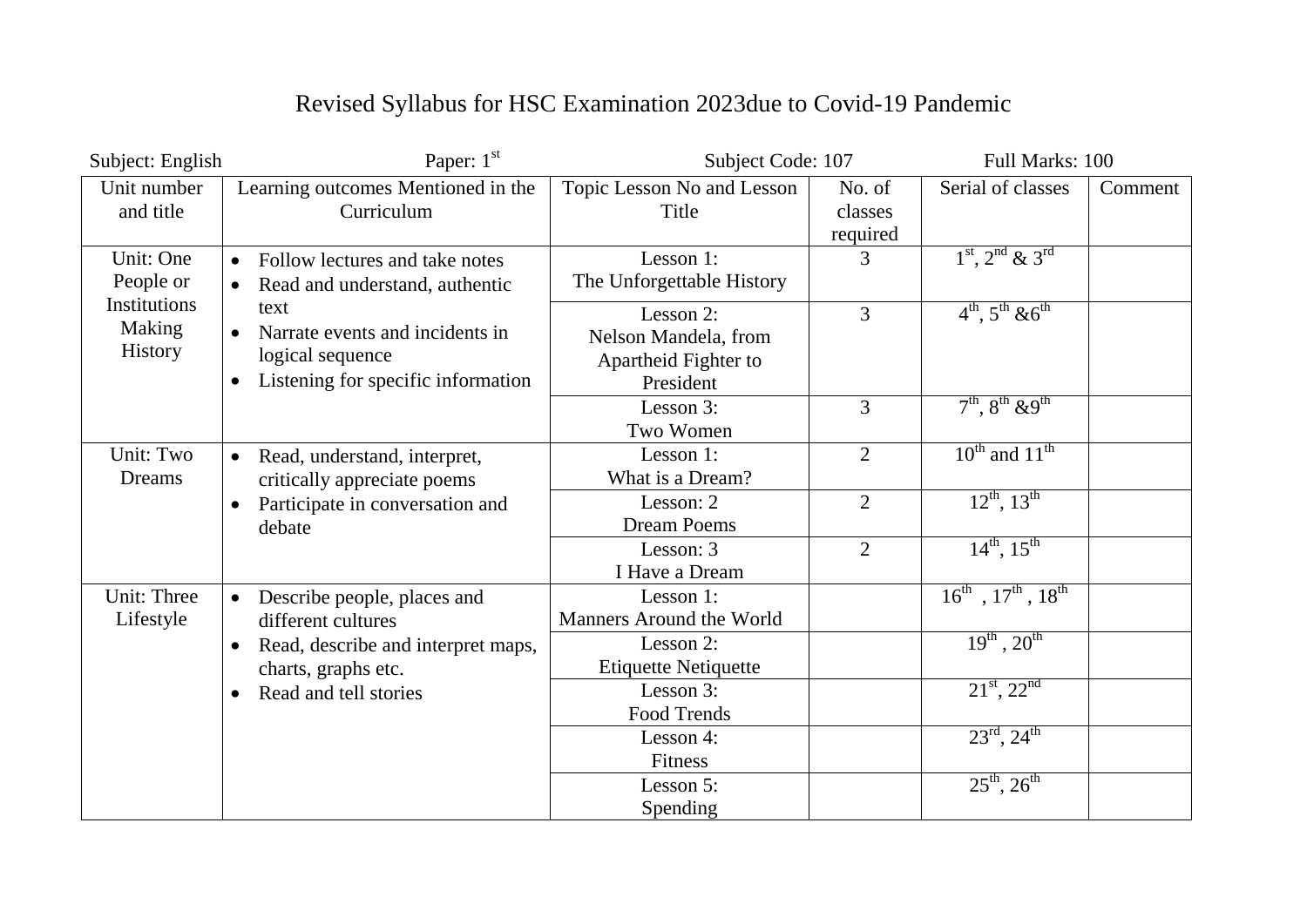| Unit: Four<br>Adolescence           | Write academic, formal<br>$\bullet$<br>argumentative text<br>Read, understand describe and<br>$\bullet$                                          | Lesson:1<br>The Storm and Stress of<br>Adolescence                       | $\overline{3}$ | $27^{th}$ , $28^{th}$ , $29^{th}$                                            |  |
|-------------------------------------|--------------------------------------------------------------------------------------------------------------------------------------------------|--------------------------------------------------------------------------|----------------|------------------------------------------------------------------------------|--|
|                                     | interpret graphs<br>Read, enjoy and critically analyze<br>$\bullet$<br>poem<br>Listening for specific information<br>$\bullet$                   | Lesson: 2<br>Adolescence and some<br>(Related) problems in<br>Bangladesh | 3              | $30^{th}$ , $31^{st}$ , $32^{nd}$                                            |  |
|                                     |                                                                                                                                                  | Lesson 2:<br>Adolescence and some<br>(Related) Problems in<br>Bangladesh | 3              | $33rd, 34th, 35th$                                                           |  |
|                                     |                                                                                                                                                  | Lesson: 3<br>Why Does a Child Hate<br>School?                            | $\overline{2}$ | $36^{th}$ , $37^{th}$                                                        |  |
|                                     |                                                                                                                                                  | Lesson: 4<br>The Story of Shipli                                         | $\overline{3}$ | $38^{th}$ , $39^{th}$ , $40^{th}$                                            |  |
|                                     |                                                                                                                                                  | Lesson: 5<br>Say 'No' to bullying                                        | $\overline{4}$ | $41^{\text{st}}$ , $42^{\text{nd}}$ , $43^{\text{rd}}$ ,<br>$44^{\text{th}}$ |  |
| Unit: Five<br>Youthful<br>Achievers | Read, understand, enjoy, interpret<br>$\bullet$<br>and critically appreciate stories,<br>short plays, poems and other                            | Lesson 1:<br>Sheikh Kamal: Life of an<br>Achiever                        | $\overline{2}$ | $45^{\text{th}}$ , $46^{\text{th}}$                                          |  |
|                                     | literary pieces<br>Read, understand and critically<br>$\bullet$<br>appreciate nonfiction works<br>Write formal, informal, academic,<br>$\bullet$ | Lesson 2:<br>Affectionate, Lively and<br>Always Smiling Sheikh<br>Kamal  | 2              | $47^{\rm th}$ , $48^{\rm th}$                                                |  |
|                                     | professional and other genres of<br>texts e.g. descriptive, narrative,<br>argumentative                                                          | Lesson 3:<br>Brojen Das: On Conquering<br>the English Channel            | $\overline{2}$ | $49^{\text{th}}$ , $50^{\text{th}}$                                          |  |
|                                     |                                                                                                                                                  | Lesson 4:<br>Scaling a Mountain Peak or                                  | $\overline{2}$ | $51^{\text{st}}$ , $52^{\text{nd}}$                                          |  |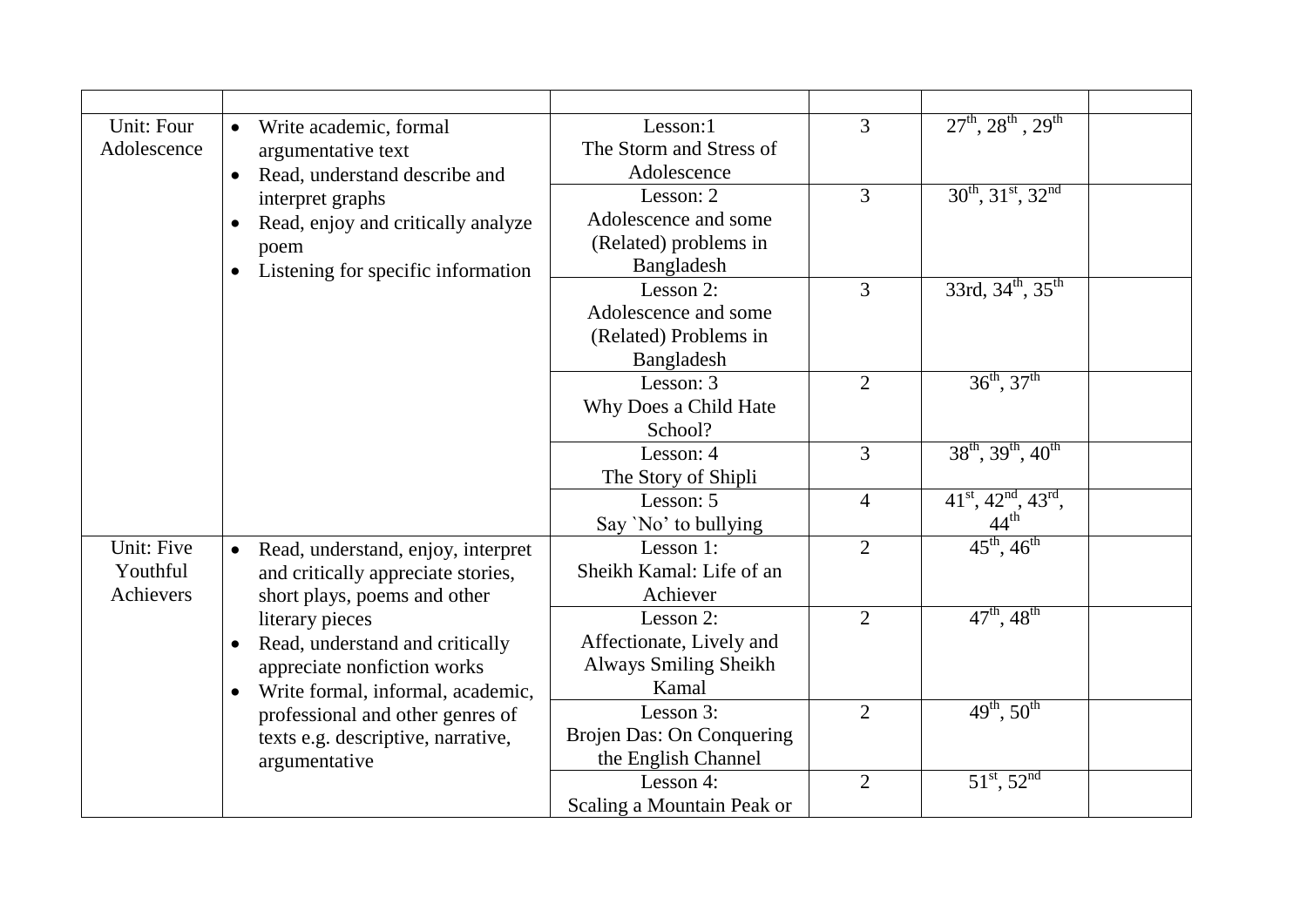|                                    |                                     |                                                                                                                                                                                                                            | Riding Your Dream?                                    |                |                                                                    |  |
|------------------------------------|-------------------------------------|----------------------------------------------------------------------------------------------------------------------------------------------------------------------------------------------------------------------------|-------------------------------------------------------|----------------|--------------------------------------------------------------------|--|
|                                    |                                     |                                                                                                                                                                                                                            | Lesson 5:<br>The Unbeaten Girls                       | $\overline{3}$ | $53^{\text{rd}}, 54^{\text{th}}, 55^{\text{th}}$                   |  |
| Unit: Six<br>Relationships         | $\bullet$                           | Read, understand, enjoy, interpret<br>and critically appreciate stories,                                                                                                                                                   | Lesson: 1<br>Family Relationship                      | $\mathbf{1}$   | $56^{\text{th}}$                                                   |  |
|                                    |                                     | short plays, poems and other<br>literary pieces                                                                                                                                                                            | Lesson: 2<br>Love and Friendship                      | $\overline{2}$ | $57^{\rm th}$ , $58^{\rm th}$                                      |  |
|                                    | $\bullet$<br>$\bullet$<br>$\bullet$ | Participate in conversations,<br>discussions and debates<br>Follow and give instruction and<br>respond accordingly in social<br>situation<br>Speak read and write English<br>accurately in all aspects of<br>communication | Lesson: 3<br>A Mother in Mannville                    | $\overline{4}$ | $59th$ , 60 <sup>th</sup> , 61 <sup>st</sup> ,<br>62 <sup>nd</sup> |  |
| Unit: Seven<br>Human Rights        | $\bullet$<br>$\bullet$<br>$\bullet$ | Read, tell and analyse<br>Argumentative writing<br>Read, understand and follow                                                                                                                                             | Lesson: 1<br>Are We Aware of These<br>Rights-1        | 2              | $63^{\text{rd}}, 64^{\text{th}}$                                   |  |
|                                    |                                     | authentic text, signs, instruction,<br>directions, signpost and notice                                                                                                                                                     | Lesson: 2<br>Are We Aware of These<br>Rights-2        | 3              | $65^{\text{th}}$ , $66^{\text{th}}$ , $67^{\text{th}}$             |  |
|                                    |                                     |                                                                                                                                                                                                                            | Lesson: 3<br>Rights to Health and<br>Education        | $\mathbf{1}$   | $68^{\text{th}}$                                                   |  |
|                                    |                                     |                                                                                                                                                                                                                            | Lesson: 4<br>Amerigo, A Street Child                  | $\overline{3}$ | $69^{th}$ , $70^{th}$ , $71^{st}$                                  |  |
| Unit: Nine<br>Tours and<br>Travels | $\bullet$<br>$\bullet$              | Follow lectures and take notes<br>Read, understand and critically                                                                                                                                                          | Lesson: 1<br>Travelling to a Village in<br>Bangladesh | $\overline{3}$ | $72nd$ , $73rd$ , $74th$                                           |  |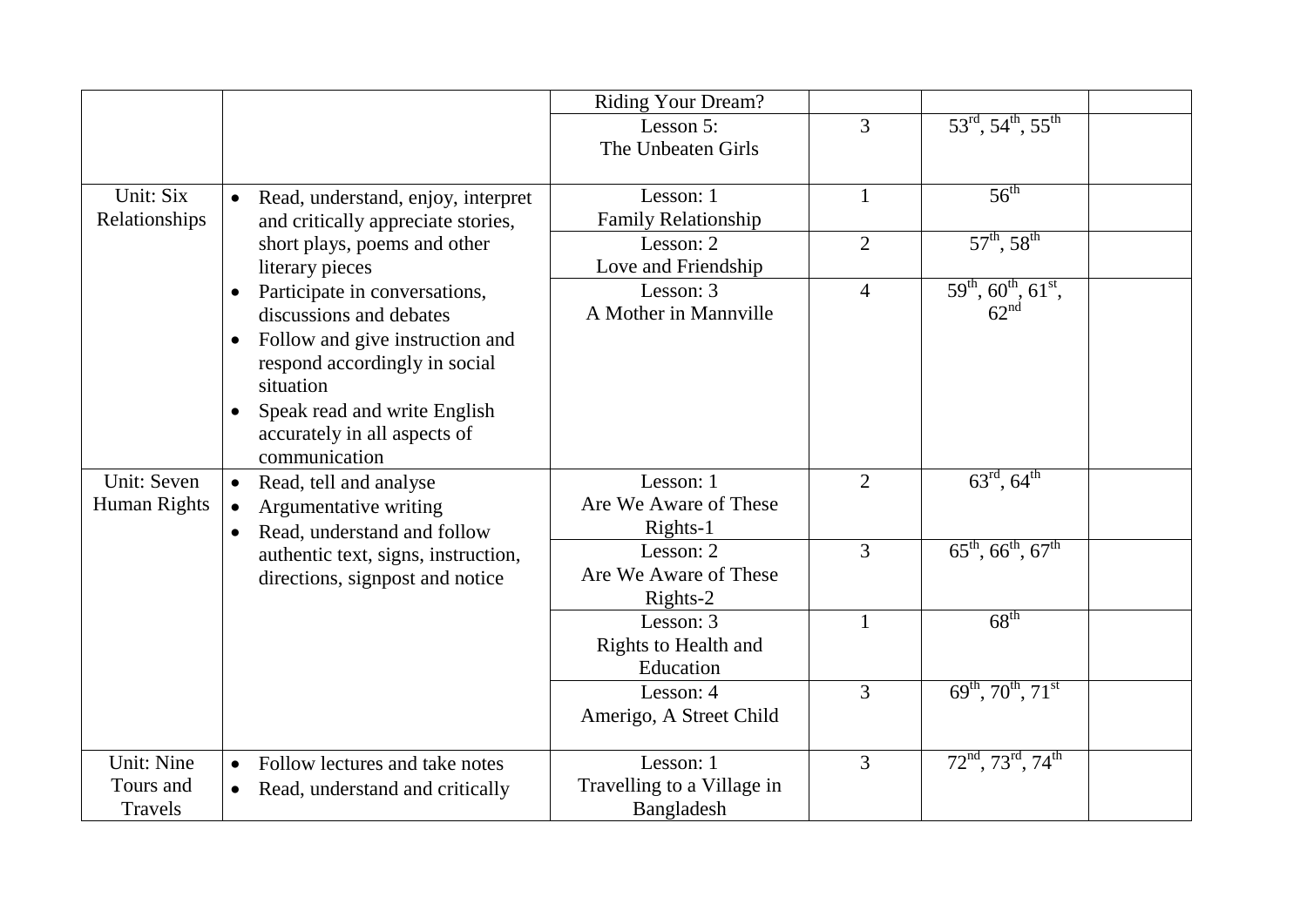|               |           | appreciate nonfiction works     |                         |                             | $75^{\text{th}}$ , $76^{\text{th}}$ , $77^{\text{th}}$ |  |
|---------------|-----------|---------------------------------|-------------------------|-----------------------------|--------------------------------------------------------|--|
|               |           |                                 | Lesson: 2               |                             |                                                        |  |
|               |           |                                 | Arriving in the Orient  |                             |                                                        |  |
|               |           |                                 | Lesson: 3               |                             | $78^{th}$ , $79^{th}$ , $80^{th}$                      |  |
|               |           |                                 | Eco-tourism             |                             |                                                        |  |
| Unit: Twelve  |           | Participate in conversation and | Lesson: 1               |                             | $81st$ , $82nd$ , $83rd$                               |  |
| Education and |           | discussion and debates          | Why Education           |                             |                                                        |  |
| Life          | $\bullet$ | Carry out study/survey/project, | Lesson: $2$             | 3                           | $84^{th}$ , $85^{th}$ , $86^{th}$                      |  |
|               |           | write reports and present the   | The Parrot's Tale       |                             |                                                        |  |
|               |           | findings orally and in writing  | Lesson: 3               |                             | $87^{th}$ , $88^{th}$ , $89^{th}$                      |  |
|               |           |                                 | Civic Engagement        |                             |                                                        |  |
|               |           |                                 | Lesson: 4               | $\mathcal{D}_{\mathcal{L}}$ | $90^{th}$ , $91^{st}$                                  |  |
|               |           |                                 | A Warrior of Light      |                             |                                                        |  |
|               |           |                                 | Total Number of Classes | <b>01</b>                   |                                                        |  |

**Total Number of Classes 91**